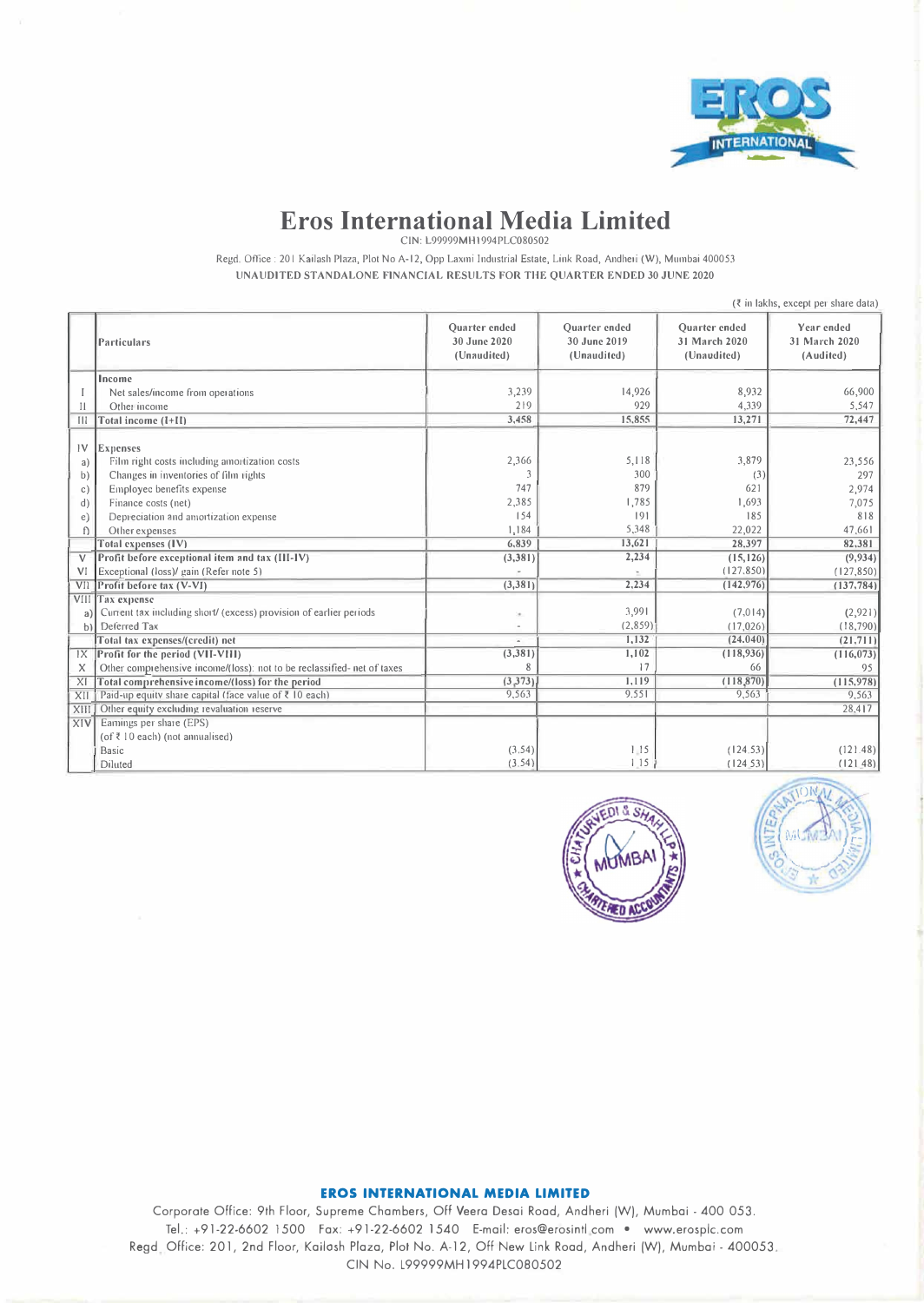

#### **Notes:**

- The above results have been reviewed by the Audit Committee and approved by the Board of Directors at its meeting held on 11 September 2020.
- 2 The Company operates on a single reportable segment, which is co-production, acquisition and distribution of Indian language films in multiple formats, being governed by similar

risks and returns, forming the primary business segment. Accordingly, no segment information has been submitted as a part of the quarterly financial results presented.

- 3 The Company's financial results for any period fluctuate due to film release schedules which take into account holidays and festivals in India and elsewhere, competitor film releases and sporting events
- 4 COVID-19 and the resultant lockdowns has resulted in the closure of all the theatres across India and caused disruptions in the production and availability of content, including delayed, or in some cases, shortened or cancelled theatrical releases. The lockdown has affected the company's ability to generate revenues from the monetization of Indian film content in various distribution channels through agreements with commercial theatre operators. The Central and State Governments have initiated the steps to lift the lockdown, however, theatres are still not allowed to operate till the further directives issued by the governments. The company have considered the possible effects that may results from the pandemic on the canying amount of the asset as at March 31, 2020 and have made appropriate adjustments, wherever required. The position has been further reviewed as on June 30, 2020. The extent of the impact on company's operations remains uncertain and may differ from that estimated as at the date of approval of these financial results and will be dictated by the length of time that such disnuptions continue, which will, in turn, depend on the currently unknowable duration of COVID-19 and among other things, the impact of governmental actions imposed in response to the pandemic. The company is monitoring the rapidly evolving situation and its potential impacts on the company's financial position, results of operations, liquidity, and cash flows.
- 5 Exceptional Items in the previous year comprises of impainment charge of ₹ 127,850 lacs on content advance, film rights and related advances arising on the annual impainment assessment following the requirements of Ind AS 36 'lmpainnent of Assets'
- 6 The company has incurred loss for the year amounting  $\bar{\zeta}$  116,073 lakhs [after considering the impact of an impairment loss amounting  $\bar{\zeta}$  127,850 lakhs as described in Note 5) in previous financial year and loss of ₹ 3,381 lakhs for the quarter ended June 30, 2020. The company is dependent upon external borrowings for its working capital needs and investment in content and film rights. Given the economic uncertainty created by the novel coronavirus coupled with significant business disruptions for film distributer and broadcasting companies, there is likely be an increase in events and circumstances which may cast doubt on a Company's ability to continues as a going concern. The company has considered the impact of these uncertainties and factored them into their financial forecasts, including renewal of short-term borrowings For this reason, Management continues to adopt the going concern basis in preparing the financial results,
- The figures for the quarter ended 31st March, 2020 is the balancing figures between the audited figures in respect of full financial year ended 31st March, 2020 and unaudited published year to date figures upto the nine months of the relevant financial year which were subject to limited review by the Statutory Auditors

Place: Mumbai Date : 11 September 2020



For and on behalf of Board of Directors AFRAL IM Sunil Arjan Lulla DIN 00243191 **Executive Vice Chairman and Managing Director** 

## **EROS INTERNATIONAL MEDIA LIMITED**

Corporate Office: 9th Floor, Supreme Chambers, Off Veera Desai Road, Andheri (W), Mumbai - 400 053. Tel.: +91-22-6602 1500 Fax: +91-22-6602 1540 E-mail: eros@erosintl.com • www.erosplc.com Regd. Office: 201, 2nd Floor, Kailash Plaza, Plot No. A-12, Off New Link Road, Andheri (W), Mumbai - 400053. CIN No. L99999MH1994PLC080502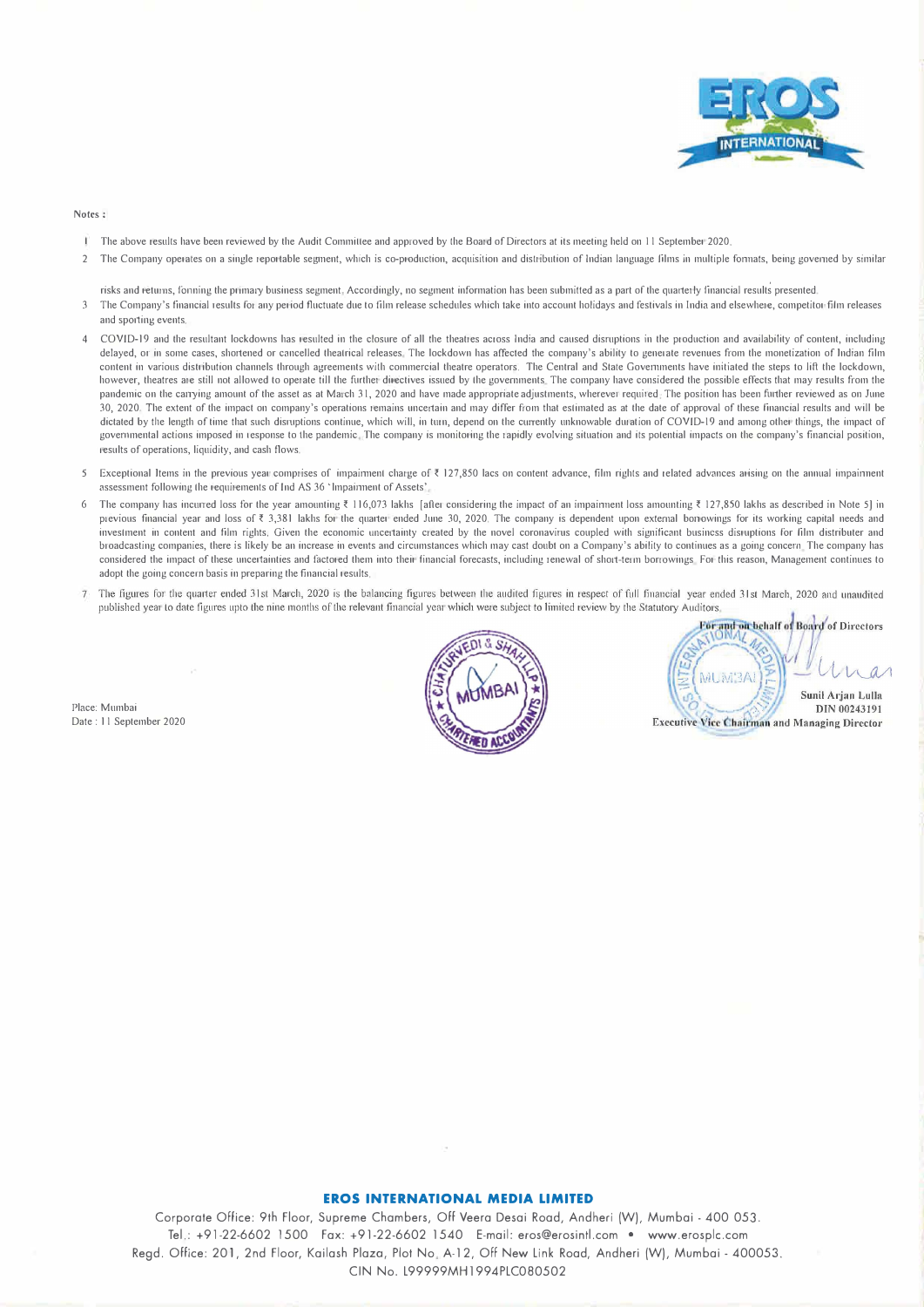

Independent Auditors Review Report

# To, The Board of Directors of EROS INTERNATIONAL MEDIA LIMITED

- 1. We have reviewed the accompanying statement of unaudited standalone financial results of EROS INTERNATIONAL MEDIA LIMITED ("the Company") for the quarter ended June 30, 2020 ("the Statement") attached herewith, being submitted by the Company pursuant to the requirement of Regulation 33 of SEBI (Listing Obligations and Disclosure Requirements) Regulations, 2015 as amended ("the Listing Regulations").
- 2. The Statement, which is the responsibility of the Company's Management and approved by the Company's Board of Directors, has been prepared in accordance with the recognition and measurement principles laid down in the Indian Accounting Standard 34, (Ind AS 34) "Interim Financial Reporting" prescribed under Section 133 of the Companies Act, 2013 as amended, read with relevant rules thereafter and other accounting principles generally accepted in India. Our responsibility is to express a conclusion on the Statement based on our review.
- 3. We conducted our review of the Statement in accordance with the Standard on Review Engagement (SRE) 2410 'Review of Interim Financial Information Performed by the Independent Auditor of the Entity', issued by the Institute of Chartered Accountants of India. This Standard requires that we plan and perform the review to obtain moderate assurance as to whether the Statements is free of material misstatement. A review of interim financial information consists of making inquiries, primarily of persons responsible for financial and accounting matters, and applying analytical and other review procedures. A review is substantially less in scope than an audit conducted in accordance with Standards on Auditing and consequently does not enable us to obtain assurance that we would become aware of all significant matters that might be identified in an audit. Accordingly, we do not express an audit opinion.
- 4. We draw attention to Note 4 of the standalone financial statements, which describes the Company's management evaluation of Covid 19 impact on the future business operations and future cash flows of the Company and it's consequential effects on the carrying value of assets as on June 30, 2020. In view of uncertain economic conditions, the Company's management's evaluation of impact on

Head Office: 714-715, Tulsiani Chambers, 212, Nariman Point, Mumbai - 400 021, India. Tel.: +91 22  $\frac{1}{20}$ 2 3021 8595 Other Offices: 44 - 46, "C" Wing, Mittal Court, Nariman Point, Mumbai - 400 021, India. Tel.: +91 22 4! 22 45109722. URL: www.cas.ind.in